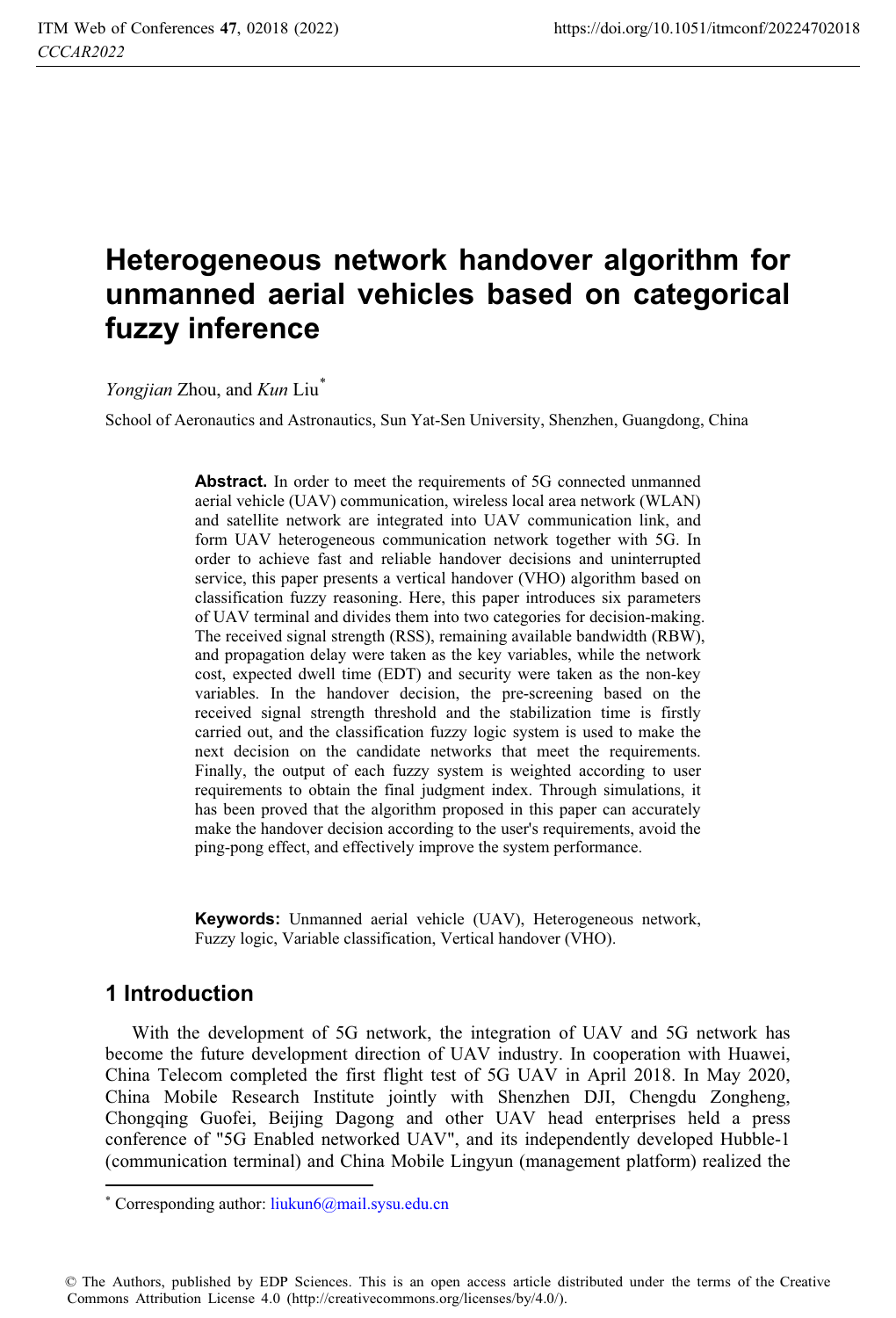beyond-horizon control of UAV. It has realized the control of the UAV in Shenzhen thousands of miles away from the Chengdu command center, and sent high-definition images back in real time through the 5G network. However, the current 5G infrastructure in China is limited, and there are a large number of areas without 5G signal, including remote areas and small areas with weak signal caused by densely built-up urban areas. In view of the security control requirements of 5G connected UAVs, the adoption of heterogeneous communication network has become a feasible method to solve this problem, while the composition of heterogeneous network and the corresponding handover strategy have become the key and difficult points to be broken through in this study.

Based on 5G network, this paper proposes a UAVs heterogeneous communication network based on WLAN-5G-Satellite networks, and designs a network handover strategy based on classification fuzzy reasoning according to UAVs communication characteristics. Simulation results prove the effectiveness of this strategy.

# **2 Related research**

Since traditional point-to-point communications cannot meet the needs of long-range UAVs, using mobile cellular networks to control UAVs provides extended range coverage and secure wireless communications, which can enhance control and safety using UAVs in a variety of missions<sup>1</sup>. According to Refs. 2, cellular network has the characteristics of perfect infrastructure, extensive radio coverage, high throughput and low delay, which can be used as a solution for air-to-ground communication links of UAVs, and the feasibility has been demonstrated through flight tests. Refs. 3 proposed a UAV communication architecture based on LTE/3G, SMS and satellite, designed a baseline algorithm based on heartbeat method for local and remote faults that may occur in UAV communication, and further optimized based on link signal strength to speed up local fault detection. Refs. 4 comprehensively studied the cellular supported UAV communication, elaborated the innovative 5G technology, and realized the integration of UAV cellular spectrum communication.

At present, the research on vertical handover technology at home and abroad mainly relies on the Internet of vehicles, but there are few researches on the UAV network with high mobility and spatial mobility. The traditional vertical handover method of the Internet of vehicles cannot be simply applied to the UAV, but needs to be improved according to its characteristics. According to different research methods, vertical handover algorithms can be roughly divided into the following categories: decision algorithm based on received signal intensity<sup>5,6</sup>, multi-attribute decision algorithm<sup>7,8</sup> and decision algorithm based on artificial intelligence $9,10$ . Among them, the algorithm based on received signal intensity is the simplest, but it is easy to cause ping-pong switch. The algorithm based on multiattribute decision considers more decision factors, such as network bandwidth, handover delay, network fee, etc., and needs to give a weight to each parameter, which can reflect user preference. The decision algorithms based on artificial intelligence include decision strategy based on context awareness neural network algorithm and pattern recognition algorithm. The first two decision methods are used when the attribute values of the decision factors are determined, but in the actual network, the attribute values required for handover decision are usually uncertain, so fuzzy logic can be used to solve this kind of problem.

In Refs. 11, forward difference prediction algorithm is used to predict terminal signal strength, and a handover algorithm based on fuzzy logic is proposed. However, it takes few parameters into consideration, and the handover result is not reliable enough. In Refs. 12, multi-layer feedforward network is used for mobility prediction, and fuzzy logic is used to make decisions with data rate, reliability, signal strength, battery quantity and mobility as inputs. However, the fuzzy system is too complex and time consumption is high. Refs. 13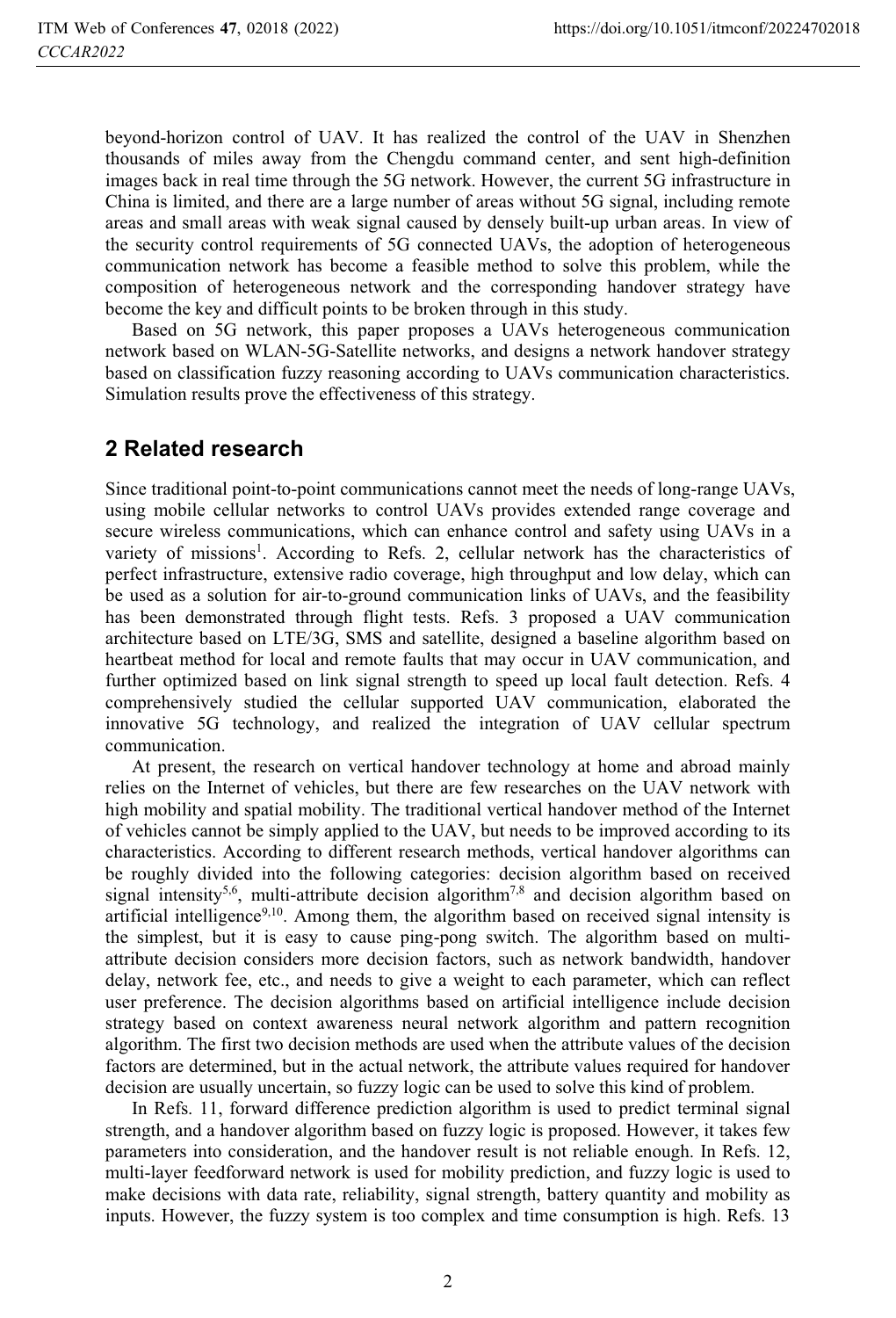proposed a vertical handover algorithm based on interval type II fuzzy neural network for ultra-dense heterogeneous wireless networks, which can improve the total network throughput while ensuring low time cost. However, it does not consider the movement direction and residence time of UAV in different networks, which lacks predictability.

Therefore, aiming at the shortcomings of the above work, this paper designs a vertical handover algorithm based on classification fuzzy reasoning, and makes handover decisions by classifying variables. The received signal strength and remaining available bandwidth, transmission delay, cost, expected dwell time and security are selected after comprehensive consideration of UAV movement characteristics. It is divided into key variables and noncritical variables for fuzzification respectively. The fuzzy results are given different weights according to the personalized requirements of users, and the outputs assigned with different weights are used as the basis for handover.

# **3 Handover mechanism based on classification fuzzy reasoning**

The schematic diagram of the decision algorithm is shown in Fig. 1. At the same time, in order to avoid the ping-pong effect caused by frequent handover between base stations and different networks, a pre-screening stage is added to the algorithm proposed in this paper to assist in network selection, which greatly reduces the number of input fuzzy system networks and reduces the system overhead.



**Fig. 1.** Schematic diagram of decision algorithm.

### **3.1 Fuzzy system parameters**

In order to make a better choice of network handover, it is necessary to consider various network performance indicators comprehensively to ensure that the user service quality is not affected after the switchover. Therefore, different fuzzy systems based on variable classification are designed in this paper, and variables are divided into critical and noncritical categories according to their importance to the communication network. Among them, RSS, RBW and Delay are taken as key variables, while Cost, EDT and Security are taken as non-critical variables. RSS indicates the signal transmission quality between the user and the network. If the RSS value is lower than the threshold, the communication quality will be poor or even interrupted. The remaining available bandwidth indicates the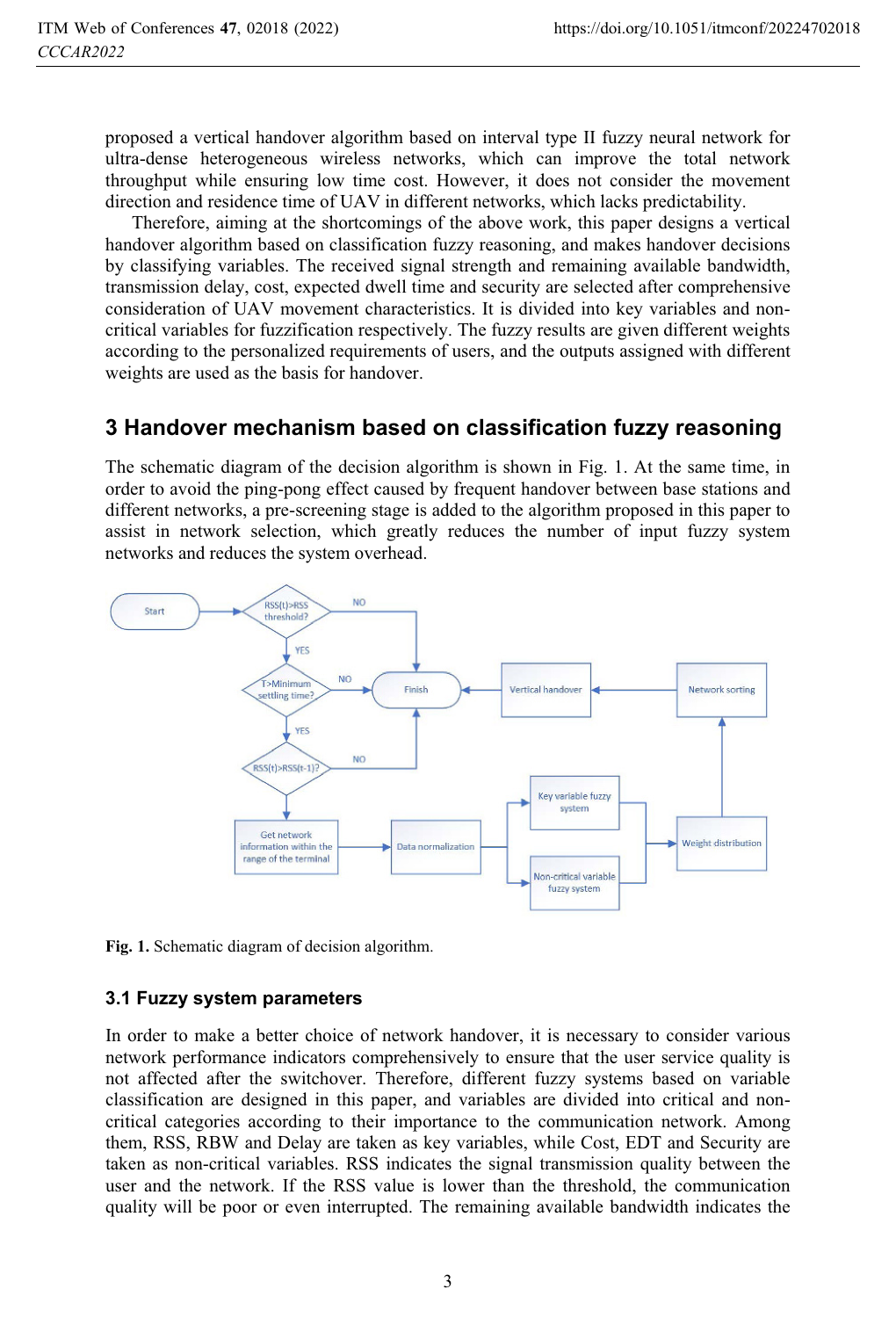maximum transmission rate that the network can provide, and the delay is the time it takes for data to be transmitted end-to-end.

RSS is determined by the transmitting power of the base station and the transmission distance of the signal, and is not affected by the environment. Its expression is

$$
RSS(t) = \rho_a - \gamma \lg(d) + \varepsilon \tag{1}
$$

Where  $\rho_a$  is the transmitting power of network a,  $\gamma$  is the path loss factor of network a, d is the distance from terminal to access point, and  $\varepsilon$  is a Gaussian random variable subject to  $(0, 0)$  $\delta$ 2).

Assuming that the bandwidth obtained by all users in the same network is equally divided, the bandwidth allocated to users in network a at time t is BWa(t). Assuming that the total network bandwidth is BW\_totel, the remaining available bandwidth of the network at time t is

$$
RBW(t) = BW\_total - nBW_a \tag{2}
$$

Where n is the total number of users accessing network a at time t. Propagation delay refers to the time it takes for electromagnetic wave to propagate in the channel, and its calculation formula is as follows:

$$
Delay = \frac{L}{V}
$$
 (3)

Where L is the transmission channel length and V is the signal propagation rate in the transmission medium. Considering that UAV flight speed tends to choose communication network, taking speed as a variable directly will greatly increase the time cost of the algorithm, so this paper defines the EDT as one of the input indicators. This variable represents the time when the UAV is expected to receive the network signal. If the UAV is moving away from or about to leave network a, the tendency of handover strategy to enter network a should decrease; otherwise, it should handover earlier to maintain long-term communication stability. The variable can be obtained by two adjacent location and the speed of network information obtained. UAV flight speed can be collected in two ways, one is to calculate the speed value by detecting the change of RSS intensity perceived by the terminal by establishing the base station signal attenuation model. However, it is difficult to measure the accurate RSS value because the signal is often disturbed by the refraction and absorption of obstacles in the propagation process. The second method is to use GPS speed measurement service to obtain the real-time speed and direction of UAV.

#### **3.2 Fuzzy system design**

In order to reduce unnecessary switching decisions, in the first stage of the algorithm, RSS parameters are used to pre-filter the network. RSS represents the signal transmission quality between the user and the network, and is also one of the important indicators indicating the quality of the network. The pre-filtering through the RSS threshold can reduce unnecessary handover decisions and reduce the time cost. The ping-pong effect is further eliminated by setting the dynamic minimum stability time which is inversely proportional to the speed.

The second stage of the algorithm is the judgment stage of fuzzy logic. First, the input variables are normalized, and the processed data is used as the input of the fuzzy system. After the fuzzy system fuzzifiers the input data, the membership degree of each network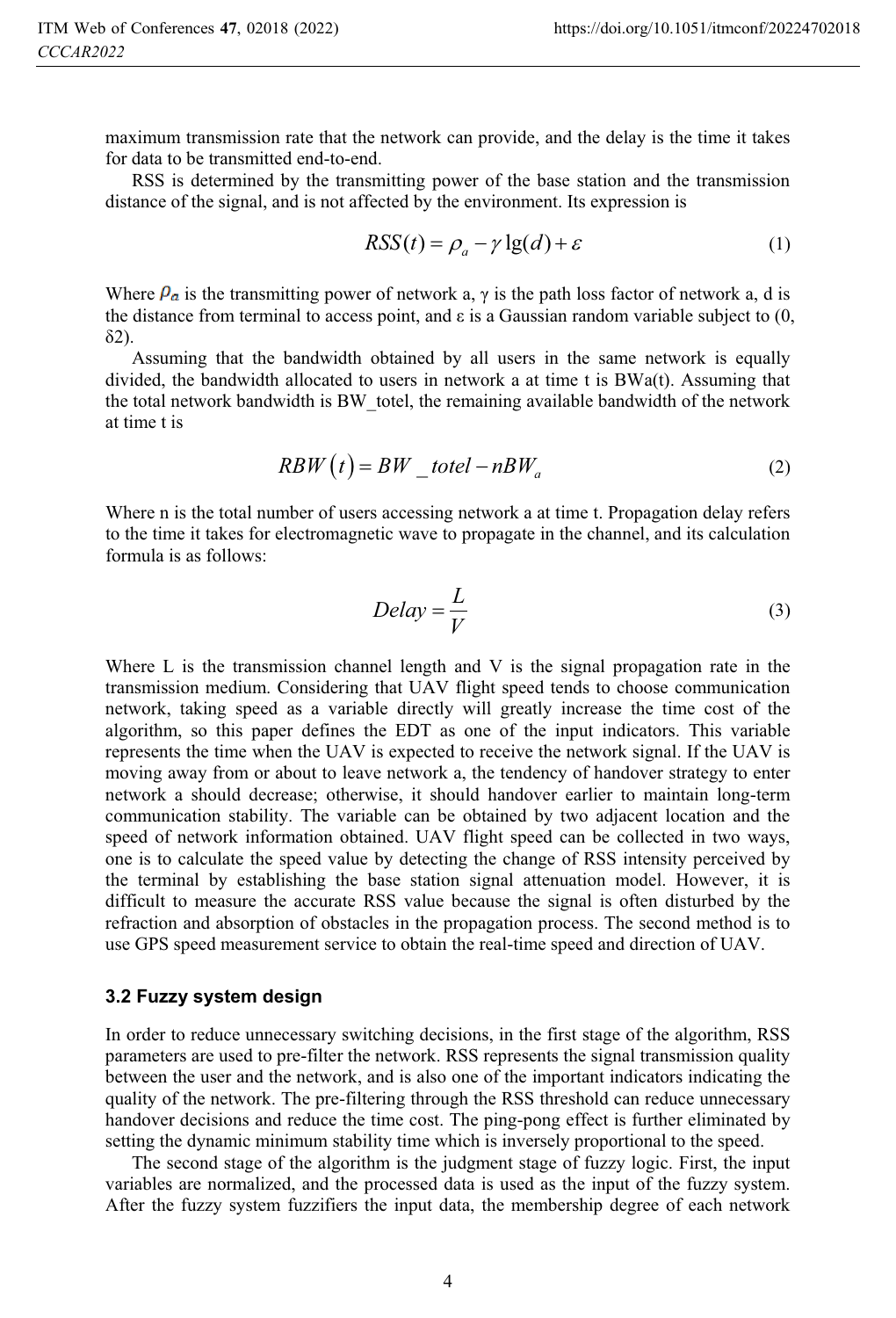parameter is obtained. Then fuzzy inference is carried out according to the defined fuzzy rules to get the corresponding fuzzy output. Finally, the final output is obtained by defuzzification.

Fuzzification: Fuzzification is the process of describing precise parameter values in fuzzy language, converting them to the universe of discourse through membership functions, and using fuzzy subsets to describe the process of measuring physical quantities. The six input variables selected in this paper are fuzzified, and their input and output membership diagrams are shown in Fig. 2 and Fig. 3.



**Fig. 2.** Membership diagram of the input. **Fig. 3.** Membership diagram of the output.

| <b>Table 1.</b> $1 \sim 9$ Scaling method. |  |
|--------------------------------------------|--|
|                                            |  |

| Importance scale | Comparison of importance                               |  |
|------------------|--------------------------------------------------------|--|
|                  | Equally important                                      |  |
|                  | The former is slightly more important than the latter  |  |
|                  | The former is obviously more important than the latter |  |
|                  | The former is far more important than the latter       |  |
|                  | The former is extremely more important than the latter |  |
| 2,4,6,8          | The median of adjacent values                          |  |

**Table 2.** Real-time business key variables pairwise comparison matrix.

| Real-time business        | <b>DCC</b> | RRW | ielas |
|---------------------------|------------|-----|-------|
| <b>DCC</b><br><b>INDL</b> |            |     |       |
| RBW                       |            |     |       |
| Delav                     |            |     |       |

**Table 3.** Real-time business non-critical variables pairwise comparison matrix.

| Real-time business | n a a | <b>RRW</b> | تدواها |
|--------------------|-------|------------|--------|
| <b>DCC</b>         |       |            |        |
| <b>RRW</b>         |       |            |        |
| Delav              |       |            |        |

| <b>RSS</b>  | <b>RBW</b>  | Delay       | <b>INDEX1</b> |
|-------------|-------------|-------------|---------------|
| LOW         | LOW         | LOW         | <b>LOWER</b>  |
| LOW         | MID         | MID         | LOW           |
| <b>MID</b>  | MID         | MID         | MID           |
| <b>HIGH</b> | LOW         | <b>MID</b>  | <b>HIGH</b>   |
| <b>HIGH</b> | <b>HIGH</b> | <b>HIGH</b> | <b>HIGHER</b> |

**Table 4.** Fuzzy rules for key indicators.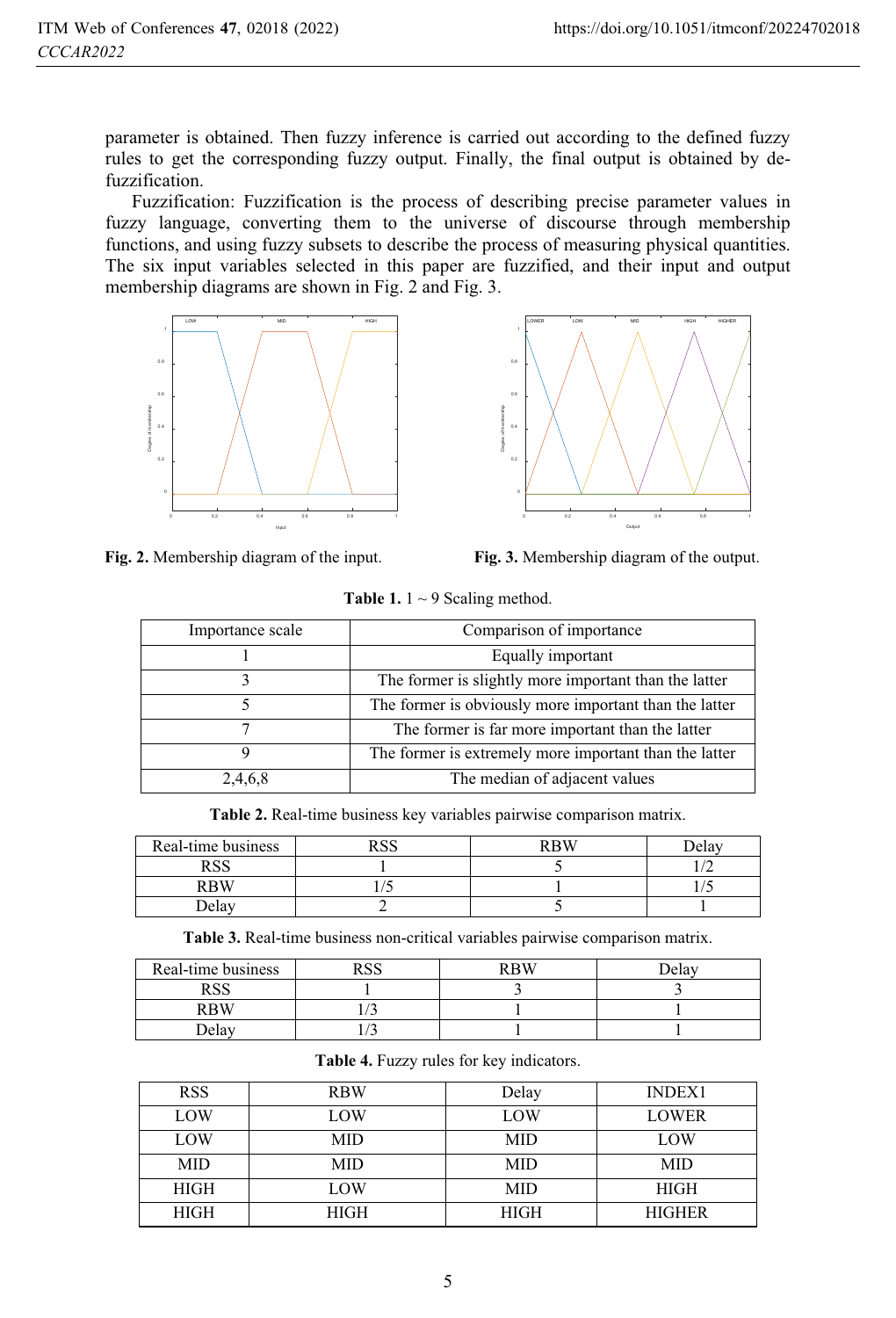The input membership function adopts three trapezoidal membership functions, whose fuzzy grade is divided into {LOW, MID, HIGH}. The output membership function adopts triangle membership function, and the fuzzy grade is divided into five levels.

Fuzzy reasoning: This paper uses analytic hierarchy process (AHP) to get the weight of different variables, and designs fuzzy rules by the way of variable weighting. Taking realtime business as an example, Table 2 and Table 3 are pairwise comparison matrices based on the importance of different variables by the method of Table 1. The eigenvectors of the matrix are the weights of the input variables. Since the fuzzy system input membership function is defined as 3 levels, and the fuzzy output is obtained by the weighted sum of the inputs, the result is located at  $[1,3]$ . Because the fuzzy output is set to 5 grades, the fuzzy rule table can be obtained by dividing the output values into  $[1,1.4)$ ,  $[1.4,1.8)$ ,  $[1.8,2.2)$ , [2.2,2.6), [2.6,3]. According to the input variable of the permutation and combination, the layer has  $3 \land 3 = 27$  rules. Compared with the single fuzzy system  $(3 \land 6 = 729$  rules), its complexity dropped by an order of magnitude. Table 4 shows some rules of the fuzzy rule base of key indicators. Inference rules all adopt the "IF... and..., Then..." statements.

Defuzzification: Defuzzification is to convert the fuzzy value obtained by fuzzy reasoning into a specific output value, which is usually accomplished by the barycentre method. In this paper, the classification fuzzy system can obtain two fuzzy output values INDEX1 and INDEX2, which respectively represent key variables and non-critical variables. Considering that users have different demands in data rate, signal stability, mobility and other aspects, the weight of the output value can be dynamically adjusted according to the needs of users, and the weighted comprehensive index value can be used as the judgment basis for handover. Compared with the decision method based on general fuzzy logic (FL), this method considers more user factors and designs different network requirements for different users, so the switch decision index obtained is more reasonable.

#### **3.3 Fuzzy system analysis**

This paper adopts WLAN, 5G and satellite communication networks, and the simulation scene Settings are shown in Fig. 4. In Fig. 4, cellular represents 5G network, gray cellular represents area without 5G signal, circular area represents WLAN network coverage, and satellite network is assumed to have full coverage. The straight line in Fig. 4 is the movement path of UAV.

Fig. 5 and Fig. 6 show the 3D output of key variables and non-critical variables. X-axis and Y-axis respectively represent the membership degree of the two input variables, and Zaxis represents the fuzzy system output. As can be seen from Fig. 5, RSS and delay have significant effects on fuzzy output, while available bandwidth has no significant effects on output. Fig. 6 shows that the three non-critical variables all play a certain role in the output, and their effects are obviously stepped.



**Fig. 4.** The simulation scene.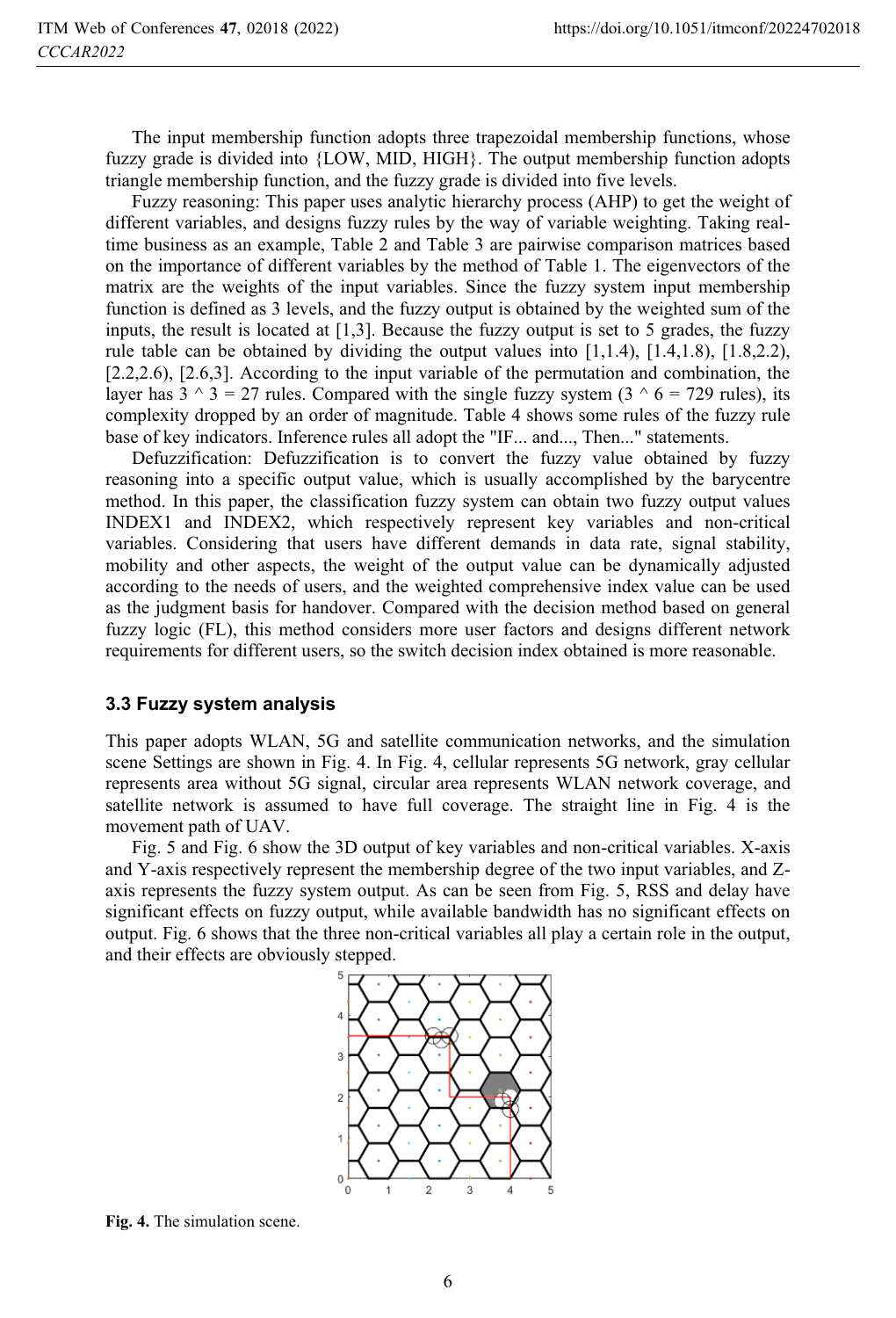

**Fig. 5.** Key Variable Surface Plot.



**Fig. 6.** Non-critical Variable Surface Plot.

Some simulation parameters are set as shown in Table 5, and the simulation parameters are quantified by the method of Refs. 14.

|  | Table 5. Simulation parameters. |  |
|--|---------------------------------|--|
|  |                                 |  |

| <b>Network</b> | Coverage radius[km] | Delay[ms] | Cost      | Security |
|----------------|---------------------|-----------|-----------|----------|
| <b>WLAN</b>    | 0.2                 |           | Very low  | Low      |
| 5G             | 0.5                 |           | Middle    | High     |
| Satellite      | Full coverage       | 270       | Very high | Low      |

## **4 Simulation results and analysis**

The simulation object in this paper is a small fixed-wing UAV. When the flight speed is 36km/h, 72km/h and 108km/h respectively, the handover decision of the network is shown in Fig. 7. It is clear that the time to handover from 5G to WLAN for the first two times at different speeds decreases as the speed increases. This is due to the dynamic settling time used in the simulation, and the handover decisions made at different speeds are basically the same.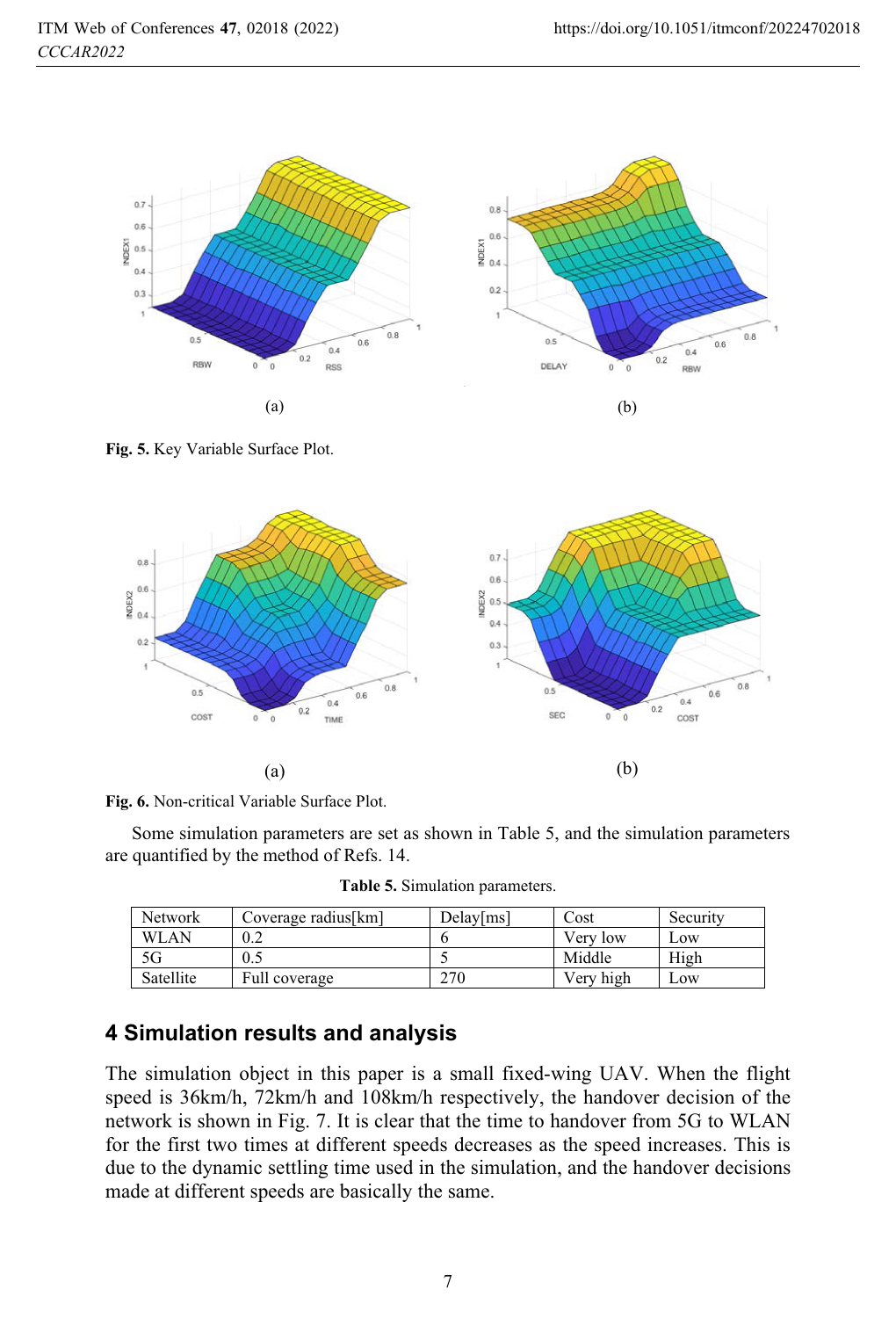

**Fig. 7.** Handover decisions at different speeds.

Fig. 8 shows the handover times of the three algorithms at different speeds. It can be found that the handover times of the classification fuzzy strategy proposed in this paper are better than the FL-based and RSS-based methods at all speeds, and there is no significant difference in communication quality.



**Fig. 8.** Total number of handovers versus flight speed.

Fig. 9 shows the relationship between the handover failure rate and the number of entry handover decisions. The algorithm proposed in this paper adopts a pre-screening strategy, so the handover failure rate can be kept at a low level stably. However, there are too many invalid decisions in the FL-based algorithm and the RSS-based algorithm, resulting in a greatly increased failure rate.

Fig. 10 compares the time cost of the three algorithms. After repeated simulations, it can be found that although the time cost of the RSS-based method is small, its failure rate is high, which will cause waste of network resources. However, the time overhead of the FLbased algorithm is too large due to the complexity of the fuzzy system. The algorithm proposed in this paper can achieve high-efficiency handover decisions with low time overhead. In the modern society with increasingly complex network environment, the strategy proposed in this paper can effectively reduce the number of UAV communication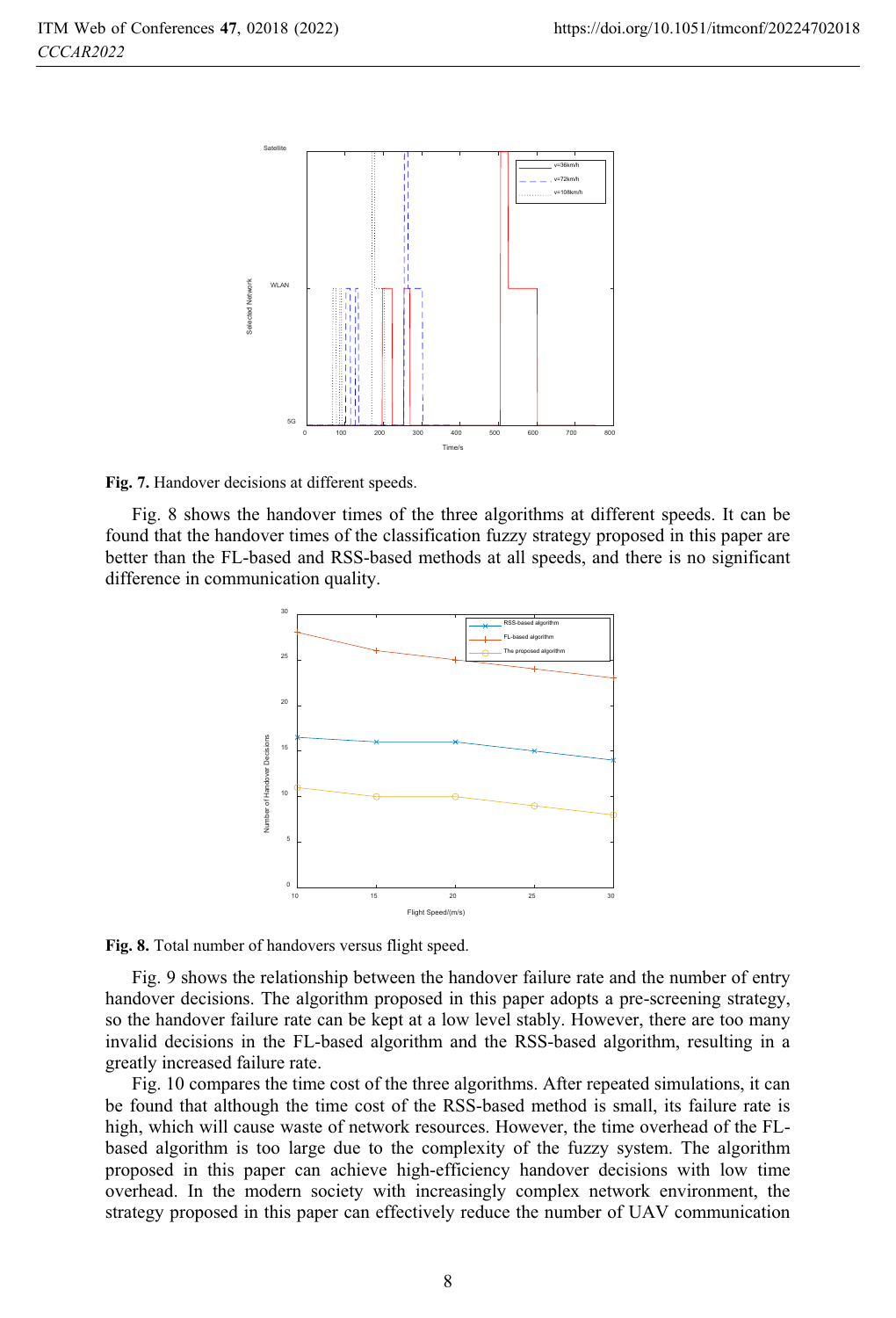network handovers. While maintaining the communication stability of the UAV, it can reduce the energy consumption of the UAV and the waste of network resources.



**Fig. 9.** Handover failure rate versus number of handover decisions.



**Fig. 10.** Time cost versus simulation times.

### **5 Summary**

In this paper, a switching decision algorithm for UAV communication network based on classified fuzzy reasoning is proposed to solve the problem that the complexity of fuzzy system is greatly increased due to too many input variables, which is characterized by high robustness and high fault tolerance. This paper designs fuzzy systems for different types of variables by means of variable classification, and puts forward a fuzzy rule design method based on analytic hierarchy process. Finally, the weighted summation of the outputs of different fuzzy systems is carried out according to the user requirements to obtain the final decision index. The simulation analysis shows that the algorithm proposed in this paper can accurately make the handover decision according to the user's needs, and avoid the pingpong effect. It effectively improves system performance and reduces terminal energy consumption while reducing system complexity. Compared with the traditional handover strategy, it has obvious advantages and has some reference value for the current UAV communication strategy.